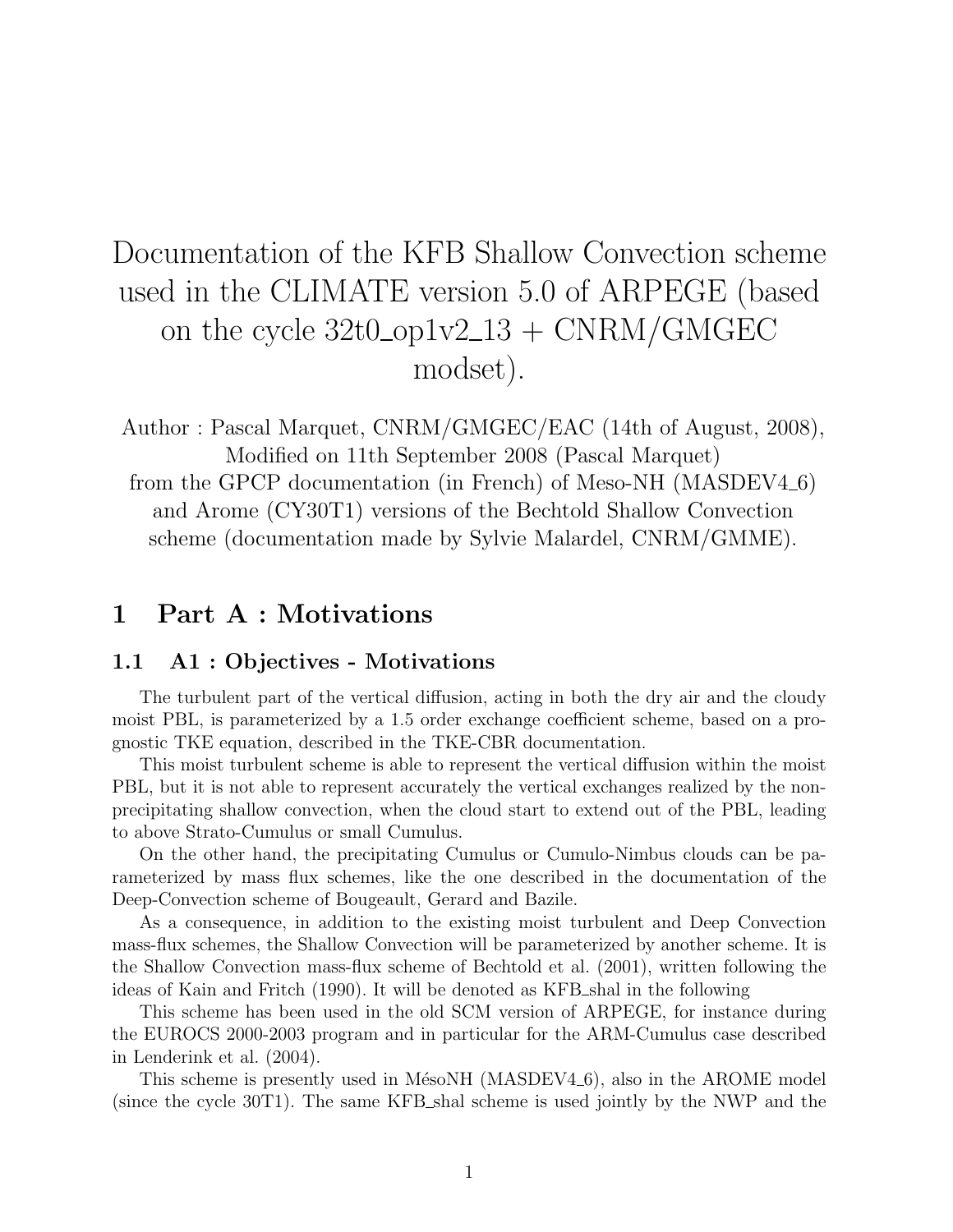CLIMATE teams, both in the NWP and the GCM versions of ARPEGE, in particular since the cycle 32t2 for the tests of the "GAME" physics.

#### 1.2 A2 : The Physical Processes

The Shallow Convection scheme KFB shal is used to represent the convective vertical mixing made by the moist thermals located in the non-precipitating clouds.

- To do so,
- this scheme is activated only if a triggering condition is satisfied, based on an existing condensation level with some other criterias verified for the updraft (in particular with minimum and maximum depth for the computed cloud), as described in the section [1.3.1](#page-3-0) ;
- this scheme corresponds to a vertical mixing of the conservative variables and to reversible microphysics processes (with no precipitations).

As a consequence of these hypotheses, the sub-cloud thermal processes cannot be parameterized by the KFB shal scheme, and the moderate precipitating Cumulus cannot be represented accurately by this scheme, either.

#### 1.3 A3 : The theory : equations and hypotheses

The KFB shal scheme corresponds to the classical "mass-flux" approach for describing the subgrid vertical mixing. This "mass-flux" approach leads to a simple formalism when the vertical mixing concerns conservative variables, like the Betts (1973) variables  $\theta_l$  and  $r_{np}$  defined as

$$
\theta_l = \theta \left( 1 - \frac{L_v r_c + L_s r_i}{C_{ph} T} \right), \qquad (1)
$$

$$
r_{np} = r_v + r_c + r_i, \qquad (2)
$$

where  $r_{np}$  is the non-precipitating total water (vapor plus cloud liquid water plus ice).

The Betts potential temperature  $\theta_l$  is often replaced in the numerical computations by the "moist static energy", denoted by  $h_l$  and often called "moist enthalpy" (though it is not at all the moist enthalpy)

$$
h_l = C_{ph} T - L_v r_c - L_s r_i + (1 + r_w) g z , \qquad (3)
$$

where  $r_w = r_c + r_i$  is the total condensed cloud water.

The mass-flux approach corresponds to a separation of the grid-cells into 3 sub-columns, each of the sub-columns being associated with 3 mass-fluxes, represented by  $M^u$  for the updraft,  $M<sup>d</sup>$  for the dowdraft and  $M<sup>env</sup>$  for the environmental part of the grid-cell.

The associated formulation for the convective vertical mixing of any conservative variable denoted by  $\phi$  is

<span id="page-1-0"></span>
$$
\overline{\rho} \frac{\partial \overline{\phi}}{\partial t}\Big|_{\text{conv}} = -\frac{\partial \rho}{\partial z} \frac{\overline{w'\phi'}}{\sim} \simeq -\frac{\partial \left[M^u(\phi^u - \overline{\phi}) + M^d(\phi^d - \overline{\phi}) + M^{env}(\phi^{env} - \overline{\phi})\right]}{\partial z} \,. \tag{4}
$$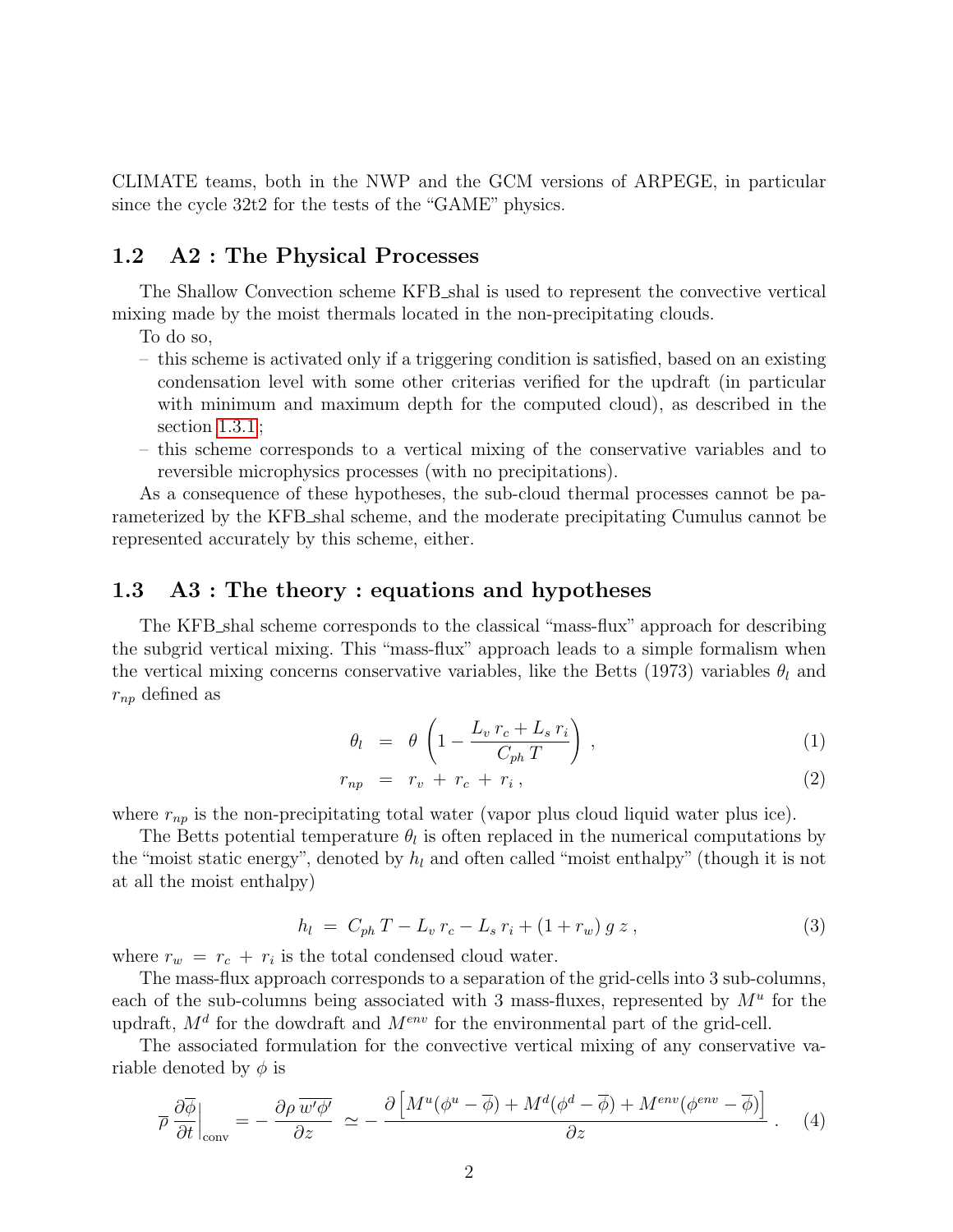The overbar variables represent the mean values over the grid-cell. The part covered by each subcolumn has a fractional area denoted by  $s^1$  for the updrafts,  $s^2$  for the downdrafts and  $s<sup>3</sup>$  for the environment. Similarly, the specific volume and the vertical velocity are denoted by  $\rho^i$  and  $w^i$ , respectively, for  $i = 1, 2, 3$ . Using these notations, the 3 mass-fluxes are defined as  $M^i = \rho^i w^i s^i$ .

The mass-flux approach represented in the KFB shal Shallow Convection scheme corresponds to the following hypotheses

- the impact of the downdrafts can be neglected ;
- the impact of the updraft is not so important and the difference between the environmental and the mean variables can be neglected too, i.e.  $(\phi^{env} - \overline{\phi})$  in [\(4\)](#page-1-0).

As a consequence, the vertical flux associated with the Shallow Convection KFB\_shal reduces to

$$
\rho \, \overline{w' \phi'} \simeq \, M^u (\phi^u - \overline{\phi}) \,, \tag{5}
$$

where  $M^u = \rho w^u s^u$  is the mass-flux associated to the updrafts.

So, the main objective of the KFB shal scheme will be to compute the properties of updraft, i.e.  $M^u$ ,  $h_l^u$  et  $r_{np}^u$ . When the properties of the updraft are known, it is then easy to compute the vertical fluxes of the conservative variables  $\rho \overline{w' \phi'}$ , also the divergence of these vertical fluxes  $\partial(\rho \overline{w' \phi'})/\partial z$ , to get from [\(4\)](#page-1-0) the final convective tendencies of the conservative variables  $\left(\frac{\partial \overline{\phi}}{\partial t}\right)_{conv}$ .

Like in most of the mass-flux convection scheme, the updraft is computed level by level, with the hypothesis that the changes in the properties of the updraft are determined by the lateral mixing with the environment. The entrainement of the environment air into the updraft is represented by the entrainement rate  $\varepsilon^u$ , whereas the detrainement of the (updraft) cloud air into the environment air is represented by detrainement rate  $\delta^u$ .

The two equations verified by the updraft are

$$
\frac{\partial}{\partial z}(M^u) = \varepsilon^u - \delta^u \,, \tag{6}
$$

$$
\frac{\partial}{\partial z}(M^u \phi^u) = \varepsilon^u \overline{\phi} - \delta^u \phi^u. \tag{7}
$$

In the the KFB shal scheme the entrainement rate  $\varepsilon^u$  and the detrainement rate  $\delta^u$  are computed following Kain and Fricht (1990), see the section [1.3.2.](#page-3-1)

Before the computations of the true properties of the updraft, a first guess is derived, based on a (very) simplified version of the cloud, in order to easily determine if the triggering properties are fulfilled (see the section [1.3.1\)](#page-3-0).

If this simplified triggering property is valid, the condensation level computed for this simplified version of the cloud will be retained for the updraft properties of the KFB shall scheme (see the section [1.3.2\)](#page-3-1).

After the computations of the updraft properties, the "closure" computations are made in the section [1.3.3,](#page-5-0) in order to determined the intensity of the convection, starting from the available amout of CAPE.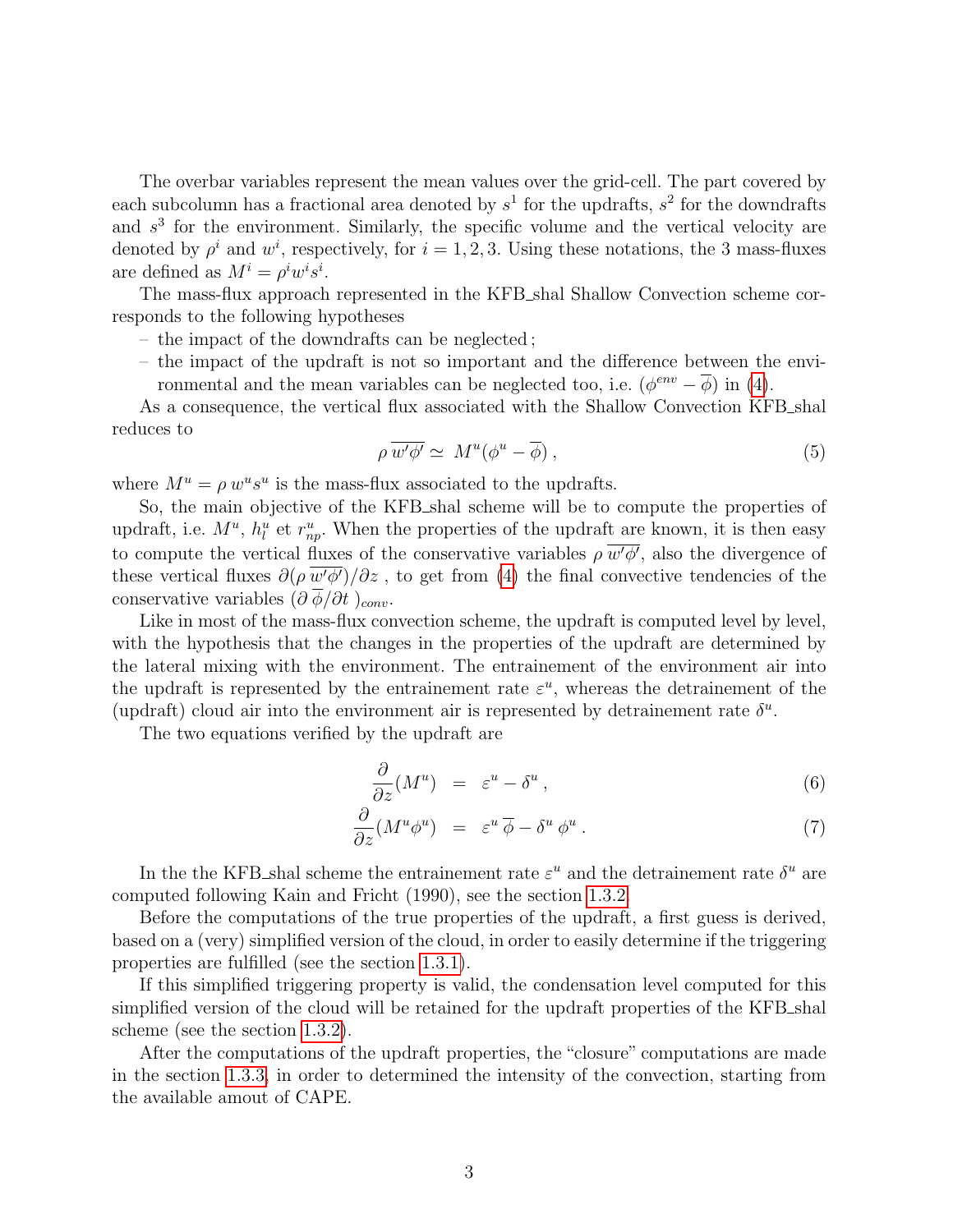#### <span id="page-3-0"></span>1.3.1 The triggering of the scheme

The question to know if the cloud exist (or not) corresponds to what is called the "triggering property". This property is determined via the computation of a first guess, based on a simplified version of the cloud.

If this triggering property is valid, the properties of this simplified updraft computed at the condensation level will be retained for defining the properties at the base of the true updraft, used in the section [1.3.2\)](#page-3-1) to compute the vertical profile of the updraft.

The simplified version of the cloud is defined with the folowing hypotheses :

- A "mean parcel" is built with the properties representing the mean state close to the surface, computed by averaging the input vertical profile (by definition the environment) over the first 40 hPa layer above the ground (this value is set in the subroutine ini\_convpar\_shal.mnh located in /mpa/conv/internals/, see the variable  $XZPBL = 40.E+2 Pa$ , corresponding to a depth of about 500 m or so);
- The flotability of this "mean parcel" is enhanced by adding a temperature perturbation equal to  $XDTPERT = 0.30$  K or so (this value is available in the NAMELIST called NAMCVMNH, described in the section [4.2\)](#page-10-0) ;
- The Bolton's formulas are used to determine the temperature and the pressure at the condensation level (LCL, for Lifting Condensation Level) of this perturbated "mean parcel", with the hypothesis of a protected ascending, i.e. without entrainment nor detrainment with the environment.
- The height of the top of the cloud is then estimated by the height of the level reached by this perturbated "mean parcel", i.e. by the level when the CAPE starts to be lower than a given value (for instance 10 % of the initial CAPE).

The triggering condition is said to be fulfilled if the depth of the computed cloud is greater than XCDEPTH = 500 m and lower than XCDEPTH  $D = 4000$  m, two values available in NAMCVMNH (see the section [4.2\)](#page-10-0).

#### <span id="page-3-1"></span>1.3.2 The updraft computations

The properties of the cloudy updraft, i.e. the mass-flux  $M^u$ , the moist static energy  $h_l^u$ and the total water content  $r_t^u$  are determined starting from the LCL and going upward, up to the top height of the cloud (see the previous section [1.3.1\)](#page-3-0).

The first key parameter used to built the updraft is the computation of the mass-flux at the LCL, denoted by  $M_{LCL}^u$ . In the KFB\_shal scheme, an arbitrary value of  $M_{LCL}^u$  =  $10^{-3}$  kg.m<sup>-2</sup>.s<sup>-1</sup> is used, but this value is then modified by the CAPE algorithm (see the section [1.3.3\)](#page-5-0).

The mass-flux varies from a vertical level to another only because the updraft can be modified by the entrainment and the detrainment processes, by an exchange of mass with the environmental surrounding dry air. The mass-flux equation is

<span id="page-3-2"></span>
$$
(M^u)_{k+1} - (M^u)_k = \varepsilon^u - \delta^u \,. \tag{8}
$$

At the LCL and in the cloudy part of the grid-cell, the entrainment and detrainment rates  $\varepsilon^u$  and  $\delta^u$  are determined from Kain and Fritch (1990, hereafter KF90), via some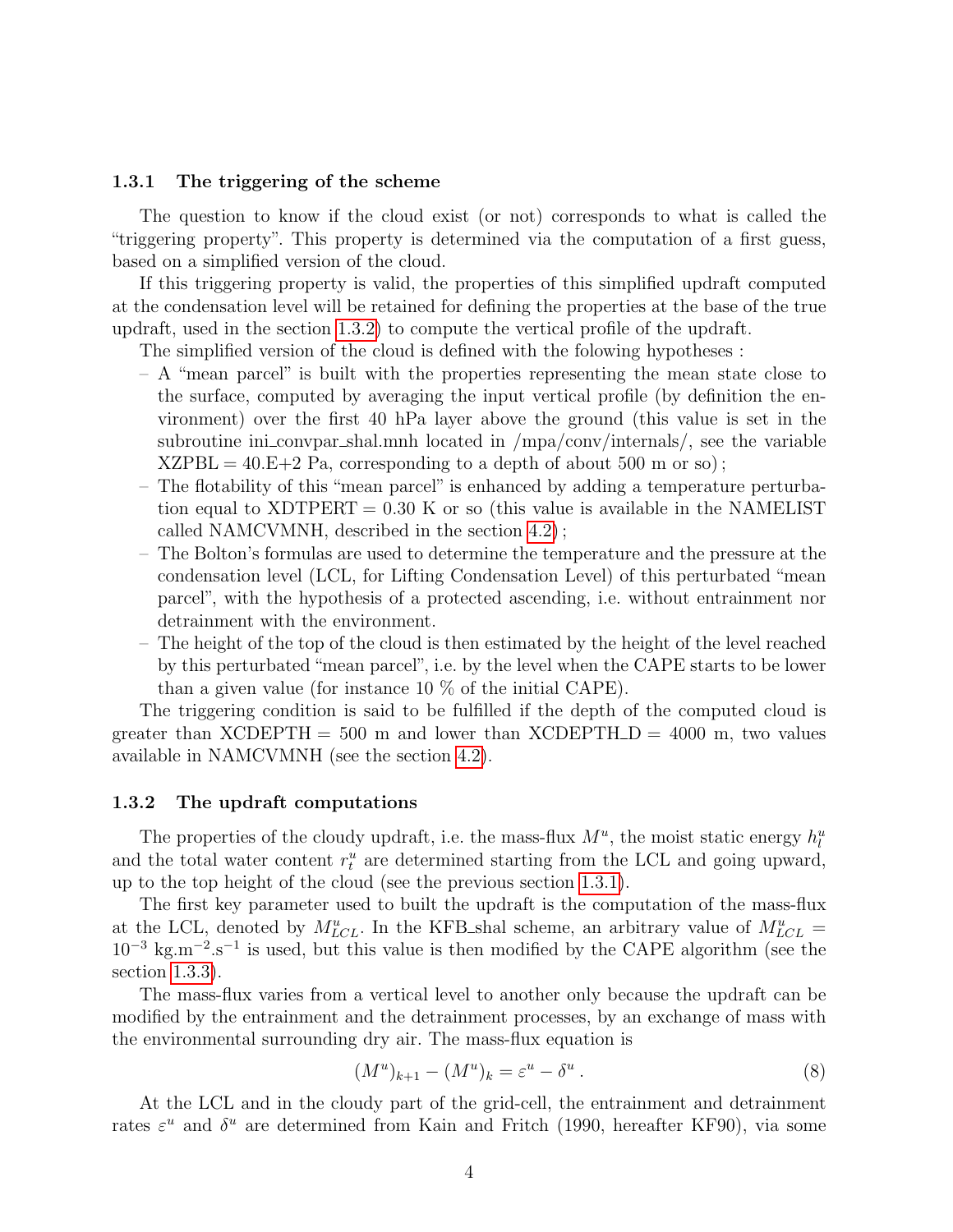empirical vision of the exchange of cloudy moist air and environmental dry air occurring at the lateral boundary of the cloud.

Let us focus on a parcel of air in the "exchange region", where the updraft and the environment exchange some amount of air.

The first important formulae concerns the (net) total rate of exchange of air entering this "exchange region", denoted by  $\delta M_t$  and equal to

$$
\delta M_t = \delta M_e + \delta M_u = M^u (c_{\text{entr}} \Delta z / R_0) .
$$

It is the sum of the air coming from the environment  $\delta M_e$  and the one coming from the cloud region  $\delta M_u$ .

This formula is based on laboratory experiments (Simpson, 1983). It is assumed that the amount of air contained in the "exchange region" is inversely proportional to the radius of the updraft column and proportional to the total mass-flux of the updrafts.

The radius of the updraft is not tunable in NAMCVMNH. It is set to XCRAD= 50 m in ini convpar shal.mnh (it could be put in NAMCVMNH, or ini convpar shal.mnh can be recompiled, if needed).

The mixing constant  $c_{\text{entr}}$  depends on  $\text{XENTR} = 0.015 \text{ m/Pa}$  in NAMCVMNH (see the section [4.2\)](#page-10-0), leading to a value of 0.15 for  $c_{\text{entr}}$  and for the hydrostatic conditions close to the surface (10 Pa/m).

The entrainment corresponds to the air located in the "exchange region" and coming from the environment  $(\delta M_e)$ , creating some buoyant and "unstable" parcels in the mixed air.

The detrainment corresponds to the air located in the "exchange region" and coming from the updraft  $(\delta M_u)$ , creating some unbuoyant and "stable" parcels in the mixed air.

Let us denote by  $\chi$  the fraction of environmental air located inside a parcel of the "exchange region". For pure cloud air  $\chi = 0$  and for pure environmental air  $\chi = 1$ .

Let us assume that there exists a critical value  $\chi_c$  for which the parcels of the "exchange" region" with  $\chi \leq \chi_c$  are all buoyant and "unstable" parcels (and on the opposite all the parcells with  $\chi > \chi_c$  are unbuoyant and "stable" ones).

Let us assume that the distribution of these mix parcels in the "exchange region" could be approximated by the Gaussian distribution  $f(\chi)$ , centered around  $\chi = 0.5$  and leading to the following formulas for  $\delta M_e$  and  $\delta M_u$  expressed in terms of  $\delta M_t$ :

$$
\delta M_e = \delta M_t \left[ \int_0^1 \chi f(\chi) d\chi \right],
$$
  

$$
\delta M_u = \delta M_t \left[ \int_0^1 (1 - \chi) f(\chi) d\chi \right].
$$

The entrainment rate is thus equal to the environmental air entering the buoyant and "unstable" parcels  $(\chi < \chi_c)$  and verifying

<span id="page-4-0"></span>
$$
\varepsilon^u = \delta M_t \left[ \int_0^{\chi_c} \chi \, f(\chi) \, d\chi \right] \,. \tag{9}
$$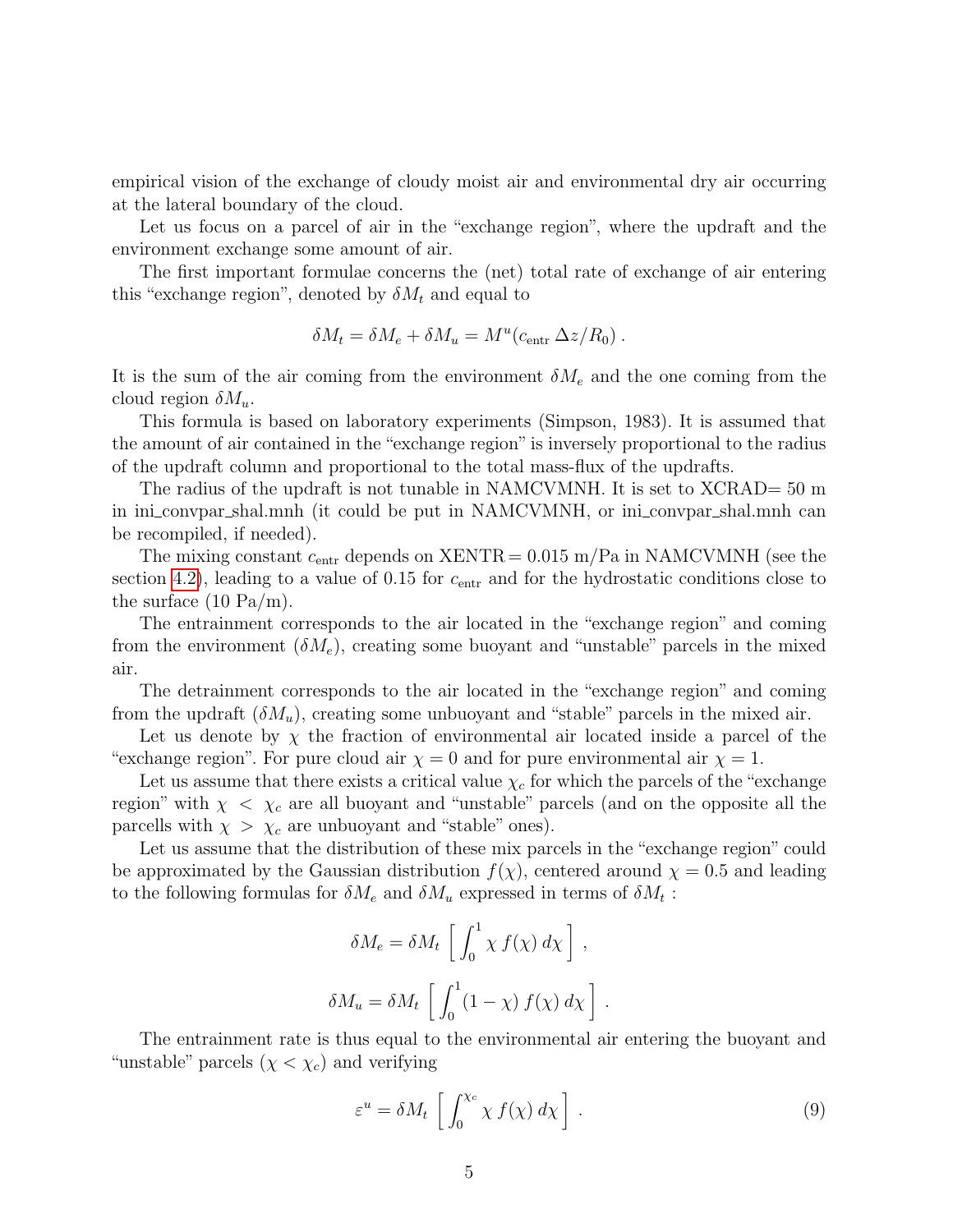On the opposite, the detrainment rate is equal to the cloudy air entering the unbuoyant and "stable" parcels  $(\chi > \chi_c)$  and verifying

<span id="page-5-1"></span>
$$
\delta^u = \delta M_t \left[ \int_{\chi_c}^1 (1 - \chi) f(\chi) d\chi \right]. \tag{10}
$$

The entrainment and detrainment rates are computed for each levels by using the equations [9](#page-4-0) and [10,](#page-5-1) starting from the LCL and going upward.

Similarly, the updraft properties are computed starting from the LCL and going upward, by using the equation [8](#page-3-2) for the mass-flux  $M^u$  and verifying

$$
\Delta(M^u \ h_l^u) = \varepsilon^u \bar{h}_l - \delta^u \, h_l^u \,, \tag{11}
$$

$$
\Delta(M^u r_{np}^u) = \varepsilon^u \bar{r}_{np} - \delta^u r_{np}^u , \qquad (12)
$$

for the updraft values for the moist static energy  $h_l^u$  and the non-precipitating water  $r_{np}^u$ .

The Equilibrium Temperature Level (ETL) is defined as the level where the updraft start to get a negative buoyancy. Above this ETL it is assumed that the entrainment cancels out  $(\varepsilon^u = 0)$  and the updraft can only detrain toward the environment dry air.

The top of cloud (CTL) is defined by the first level verifying one of the two criterias – the mass-flux cancels out ;

– the vertical velocity of the updraft  $(w^u)$  cancels out, if  $w^u$  is determined by

$$
\Delta\left[ (w^u)^2 \right] = \frac{2 g}{1+\gamma} \left[ \frac{\theta_v^{um} - \overline{\theta}_v^m}{\overline{\theta}_v^m} \right] \Delta z - 2 \frac{\varepsilon^u}{M^u} (w^u)^2. \tag{13}
$$

The mass-flux in the upper part of the updraft, located between the ETL and the CTL, is set to a smooth linear decreasing profile.

Below the LCL, the mass-flux is set to some simple linear profiles :

- it increases linearly from 0 to the LCL mass-flux value (going from the ground to the top of the mixed PBL) ;
- it is then equal to the top of the mixed PBL constant value (going from the top of the mixed PBL to the LCL).

#### <span id="page-5-0"></span>1.3.3 The closure of the scheme

As already explained in the section [1.3.2,](#page-3-1) the updraft computed in KFB\_shal is initiated with a prescribed cloud mass flux  $M_{LCL}^u$  at the condensation level. It is then necessary to compute and verify some "closure criteria", in order to tune the intensity of the shallow convection scheme KFB shal.

The "closure method" used in KFB shal is based on the hypotheses that the updraft can be tuned so that the CAPE available from the input profile can be destroyed in a given adjustment time interval  $\tau_{adj}$ .

If LSETTADJ is set to .TRUE. (available in the NAMELIST), this adjustment time interval  $\tau_{adj}$  is computed at each time step and for each column with an iterative method, starting from a prescribed value OTADJS set by the user and available in the NAMELIST.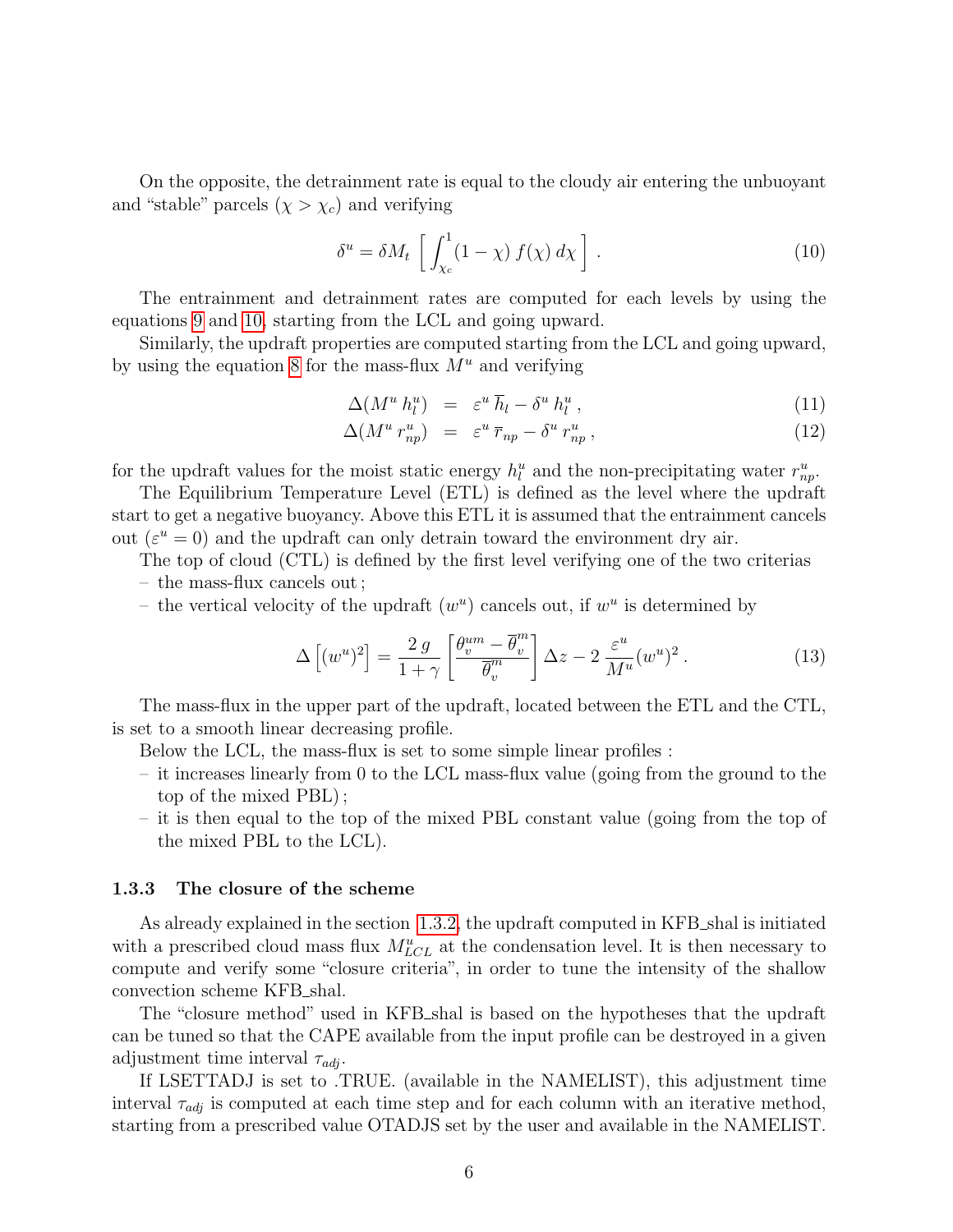Note that the scheme KFB shal is highly dependent on this prescribed value for  $\tau_{adi}$ .

The iterative process is used to determined a final state for the mean thermodynamic parameters, corresponding to a decrease of the CAPE to a value equal to 90% of the initial CAPE.

The same equation than the one for the mass-flux [\(4\)](#page-1-0) is applied to the non-conservative variables  $\overline{\theta}$ ,  $\overline{r_v}$ ,  $\overline{r_c}$  and  $\overline{r_i}$ .

A new mean state  $(n + 1)$  is computed at each iteration, by using the initial (0) and the current state  $(n)$  vertical profiles, following

$$
\overline{\phi}^{(n+1)} = \overline{\phi}^{(0)} + (\tau_{adj}/\overline{\rho}) \left[ -\frac{\Delta}{\Delta z} (M^{u(n)} \overline{\phi}^{(0)}) - \varepsilon^{u(n)} \overline{\phi}^{(0)} + \delta^{u(n)} \phi^{u(n)} \right].
$$

The new CAP E<sup>(n+1)</sup> is then computed, corresponding to this new  $(n + 1)$  vertical profile for the mean thermodynamic variables.

A test is made to check that the final updraft is strong enough to destroy the initial  $CAPE^{(0)}$  within the time interval  $\tau_{adj}$ . If the initial value  $CAPE^{(0)}$  cannot be destroyed, the updraft variables are multiplied by the adjustment factor :

$$
F_{adj}^{(n+1)} = F_{adj}^{(n)} \frac{\text{CAPE}^{(0)}}{\text{CAPE}^{(0)} - \text{CAPE}^{(n+1)}},
$$

where CAPE<sup>(0)</sup> is the initial value for the CAPE and  $F_{adj}^{(0)} = 1$ . Note that if the first iteration lead to a sufficient updraft, the first adjustment factor is set to 1/2.

The iterative process continue until the values of  $CAPE<sup>(n)</sup>$  corresponding to the vertical profiles of  $\overline{\theta}^{(n)}$ ,  $\overline{r_v}^{(n)}$ ,  $\overline{r_c}^{(n)}$  and  $\overline{r_i}^{(n)}$  is less than 10% of the initial value CAPE<sup>(0)</sup>.

When this threshold of  $10\%$  of  $\text{CAPE}^{(0)}$  is reached, the convective tendencies are computed following

$$
\left. \frac{\partial \overline{\phi}}{\partial t} \right|_{\text{conv}} = \left( \overline{\phi}^{(n)} - \overline{\phi}^{(0)} \right) / \tau_{adj} \ .
$$

It is important to note that  $\overline{\phi}^{(n)}$  is not the mean state variable at time  $t+dt$ . It is rather an theoretical value of  $\phi$ , corresponding to a possible stationary updraft which would have the same mass flux  $M^{u(n-1)}$ , entrainment  $\varepsilon^{u(n-1)}$  and detrainment  $\delta^{u(n)}$  during the whole adjustment interval  $\tau_{adj}$ .

### 1.4 A4 : Results and limitations

#### 1.4.1 A4-a : Validations with SCM cases

The two 1D-SCM cases usually used for the validation of the non-precipitating shallow convection are the BOMEX and the Eurocs/ARM Cumulus.

For these two SCM cases, the KFB shal scheme appears to be very sensitive to the value of the adjustment time  $\tau_{adj}$ . If the default value of 3 hours seems to be relevant for the quasi-stationary case BOMEX, a value oh 30 mn or so leads to better results for the convective fluxes simulated with the Eurocs/ARM Cumulus case.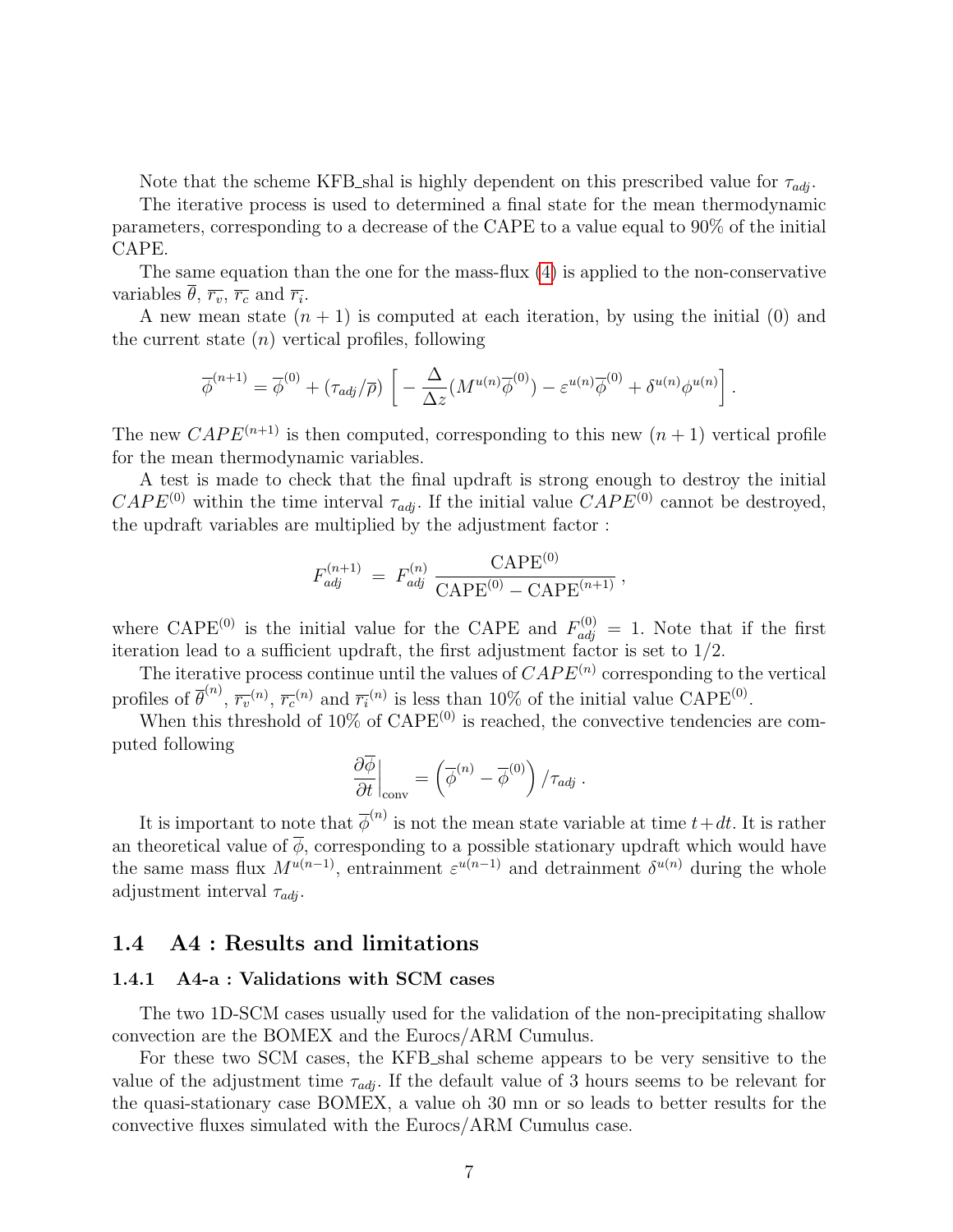So, the closure assumption implemented in the KFB shal and using the CAPE method does not seems to be relevant for all kinds of shallow convection.

It is worth to note that, however, the vertical shape for the fluxes of the conservative variables are correct, even if the intensity of these fluxes are not properly determined by the present closure assumption, using the CAPE.

#### 1.4.2 A4-b : Validation in 3D mode (GCM and PNT)

The validations in 3D mode have mostly been done with AROME, also with Meso-NH, for the period of june 2005. Except the problem of the unrealistic feature for the CAPE method, already mentioned for the BOMEX and Eurocs/ARM Cumulus SCM cases, another problem is observed which concerns the triggering part of the KFB shal scheme.

Indeed, when the cloudiness is small  $(5 \text{ to } 25 \%)$ , the KFB shal scheme can remain inactive. In AROME and Meso-NH, the turbulent scheme is not active enough, it does not mix enough the variables in the convective updraft regions.

As a consequence, the dynamics and the resolved micro-physics scheme are more active than what they should be, because they must do the job of the KFB shal scheme in these regions. Doing so, unrealistic rolls appears, with some  $\delta x$  long on the horizontal, associated with some "streets of 100% cloud cover", also corresponding to strong vertical velocities  $\overline{w}$ , the clear manifestation of unrealistic "grid-point" shallow convection.

#### 1.5 A5 : Next modifications and possible improvements

#### 1.5.1 Closure method using  $w^*$ ?

When the first SCM tests has put forward the problems of the too high sensitivity with the adjustment time  $\tau_{adj}$ , some other solutions have been tested for the closure part of the scheme, as a replacement of the CAPE one.

As a test, a convective vertical velocity  $w*$  can be computed, in order to characterize the mean convective activity within the PBL. The vertical velocity w∗ is computed in the turbulent scheme (TKE-CBR), depending also on the surface fluxes. The aim is to compute the mass-flux at the base of the cloud. The cloud fraction is set to a prescribed value of 4 or 5 %, from which are deduced the convective fluxes of the conservative variables. These convective fluxes are close to the one obtained with the LES for the Bomex and the Eurocs/ARM Cumulus cases.

#### 1.5.2 The Updraft of KF90 defined as the "shallow convective part" of a nonprecipitating generalized updraft ?

In spite of the existing problems in the triggering and the CAPE-closure part of the KFB\_shal scheme, the SCM results obtained with the closure in  $w^*$  show that the cloudy updraft computed by the KFB shal scheme is relevant for the shallow convection. As a result, the triggering and the closure part of the scheme must be revisited.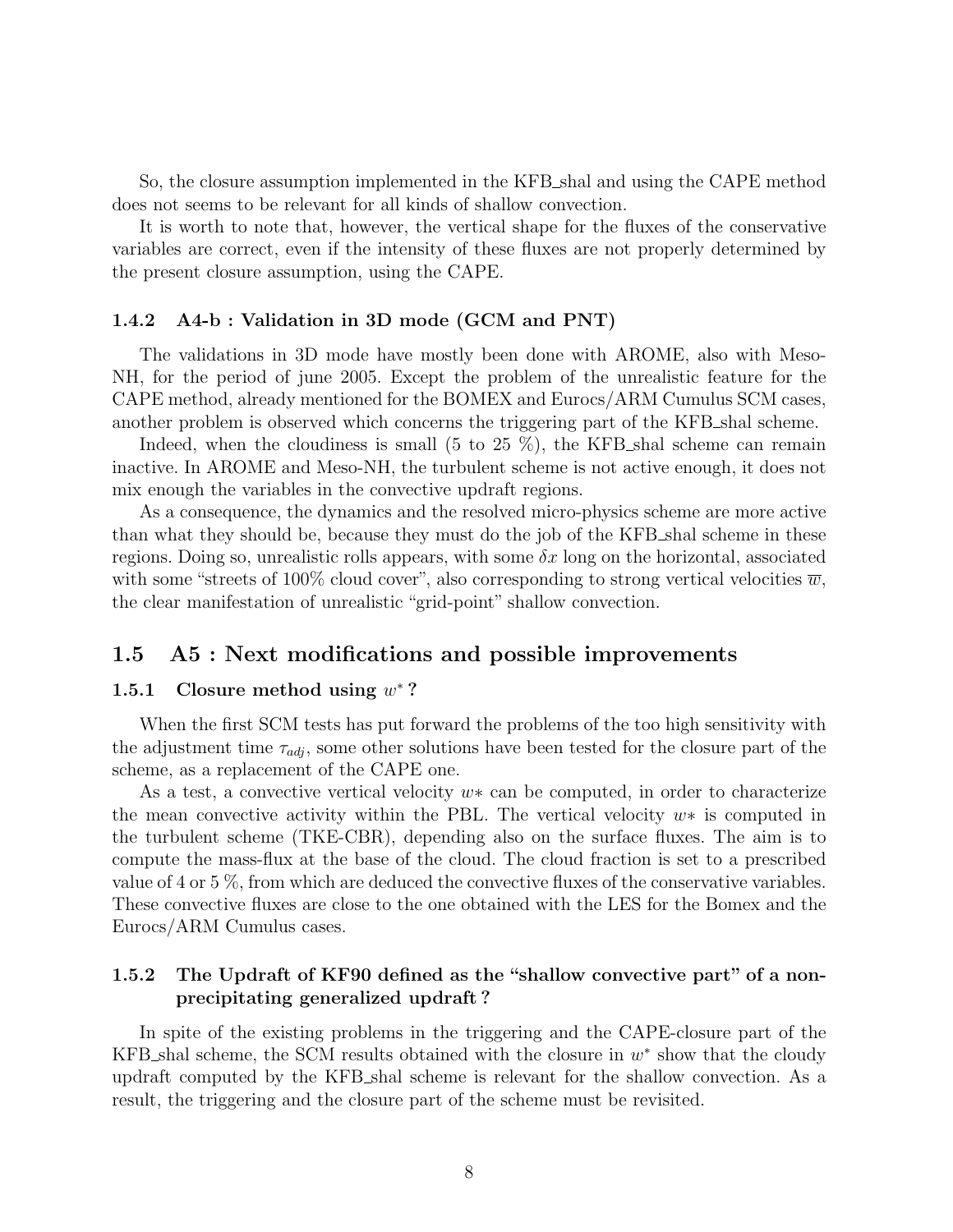As an example, the work undergone by F. Couvreux corresponds to an adaptation of the ideas of Bretheton et al (2004) for the triggering and the closure hypotheses, with an application to the computation of the updraft part of the KFB shal scheme.

# 2 Part B : Interactions

#### 2.1 B1 : Interactions with other parameterizations

The true KFB shal scheme has no input value coming from other subroutines, or other physical parameterizations.

For the modified version and for the the closure using  $w^*$ , the input value for  $w^*$  comes from the turbulent scheme.

As for the output of the KFB shal scheme, the properties for the cloudy updraft can serve to diagnose a cloud fraction and a mixing ratio, both associated with the convective scheme (see the section [2.2\)](#page-8-0). These diagnostic cloud properties can, then, interact with the radiation scheme.

#### <span id="page-8-0"></span>2.2 B2 : Interactions with the data flow

Even if the KFB shal scheme corresponds to a vertical mixing in terms of the conservative variables, the original scheme using the CAPE closure gives as output tendencies for the non-conservative variables  $\theta$ ,  $\overline{r}_v$ ,  $\overline{r}_c$  and  $\overline{r}_i$  (see [1.3.3\)](#page-5-0).

But, in Meso-NH and AROME, the tendencies for  $\bar{r}_c$  and  $\bar{r}_i$  are not used to compute directly the value of  $r_c$  and  $r_i$  for the next time step, also for the radiative and the dynamics.

Indeed, the tendencies computed by the KFB shal scheme are cancelled by the "adjustment to the saturation" processes. Therefore, in Meso-NH and AROME, the value of  $\bar{r}_c$ and  $\bar{r}_i$  could disagree with the cloud information, even if the KFB shal scheme is active.

In ARPEGE, the cloud cover and the mixing ratio are computed in ACNEBN, just like for the deep convection, from the flux of condensation given as input of the KFB shall scheme and transmitted as a provisional value as input to the next time step.

#### 2.3 B3 : Interactions with the dynamics

The final impact of the KFB shal scheme is a vertical mixing of the conservative variables. But the dynamics acts on the non-conservative variables and the impact of the shallow convection can then correspond to some artificial tendencies for the condensed water, with possible underlying condensation/evaporation processes.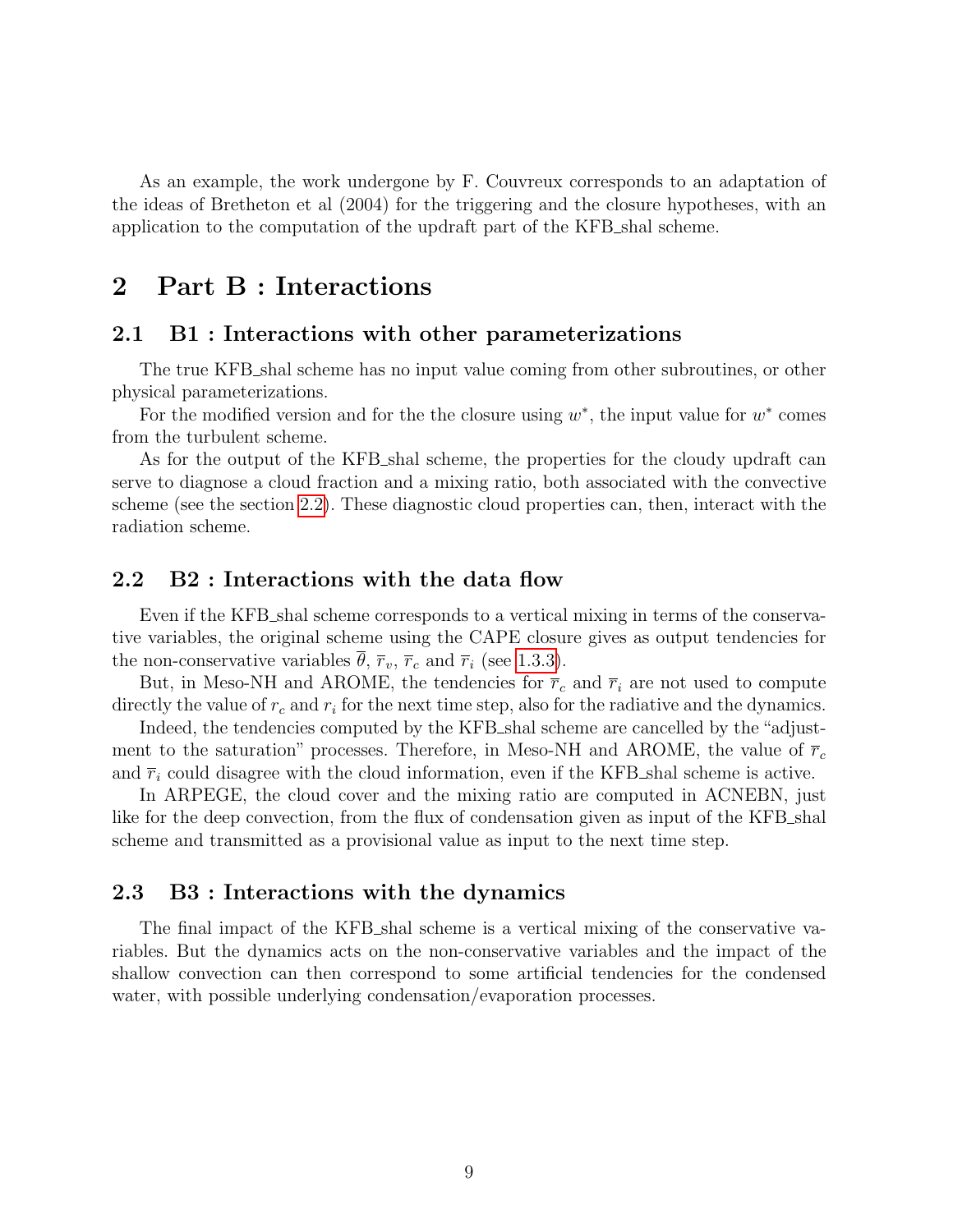# 3 Part C : Algoritmics - Informatic

### 3.1 C1 : Algorithmic choices - Strong Constraints

- the computation are made for each vertical column, independently on each others (1D column) ;
- the computations of the updraft and the closure criteria are only made for the convective columns, those for which the triggering properties are verified ;
- the mass-flux formulation directly gives the convective tendencies of the variables, not the convective fluxes.

#### 3.2 C2 : Algorithmic choices - Weak Constraints

The KFB shal scheme has been coded initially in Meso-NH. As a consequence, the DOCTOR norm of Meso-NH has been used to write this sub-routine.

For ARPEGE, the Meso-NH subroutine is called via an interface, with some transformation of the variables (the variables are put upside-down, ...) ;

Note that, in the Meso-NH code, the KFB shal subroutine do not need to be called at every time step. In this case, the convective tendencies are set to constant values in between two calls to the full convective subroutine.

### 4 Part D : Informatic

The Fortran 90 code must be compiled with the double-precision options.

#### 4.1 D1 : The architecture - list of subroutines

The monitor of the ARPEGE physics is **APLPAR**. If LCVPPKF=.TRUE., the AR-PEGE KFB shal scheme is called by the main subroutine  $ACVPPKF$ , a subroutine written with the DOCTOR norm of ARPEGE.

The first list of subroutines is

APLPAR : the general monitor of the ARPEGE physics

- $>$  ACVPPKF  $\qquad$ : main call to the ARPEGE KFB shal code
	- > convection shal.mnh : the interface to the Meso NH KFB shal code
	- $>$  CPHFLUX : compute the flux of water vapor from the tendencies
	- $>$  CPHFLUX2 : compute the flux of static energy from the tendencies

> **CPFHPFS** : compute the sensible heat, enthalpy and total precipitation fluxes from the condensation and precipitation processes

The subroutines ACVPPKF,CPHFLUX and CPHFLUX2 are located below the AR-PEGE physics directory (/arp/phys\_dmn/), whereas the subroutines CPFHPFS is located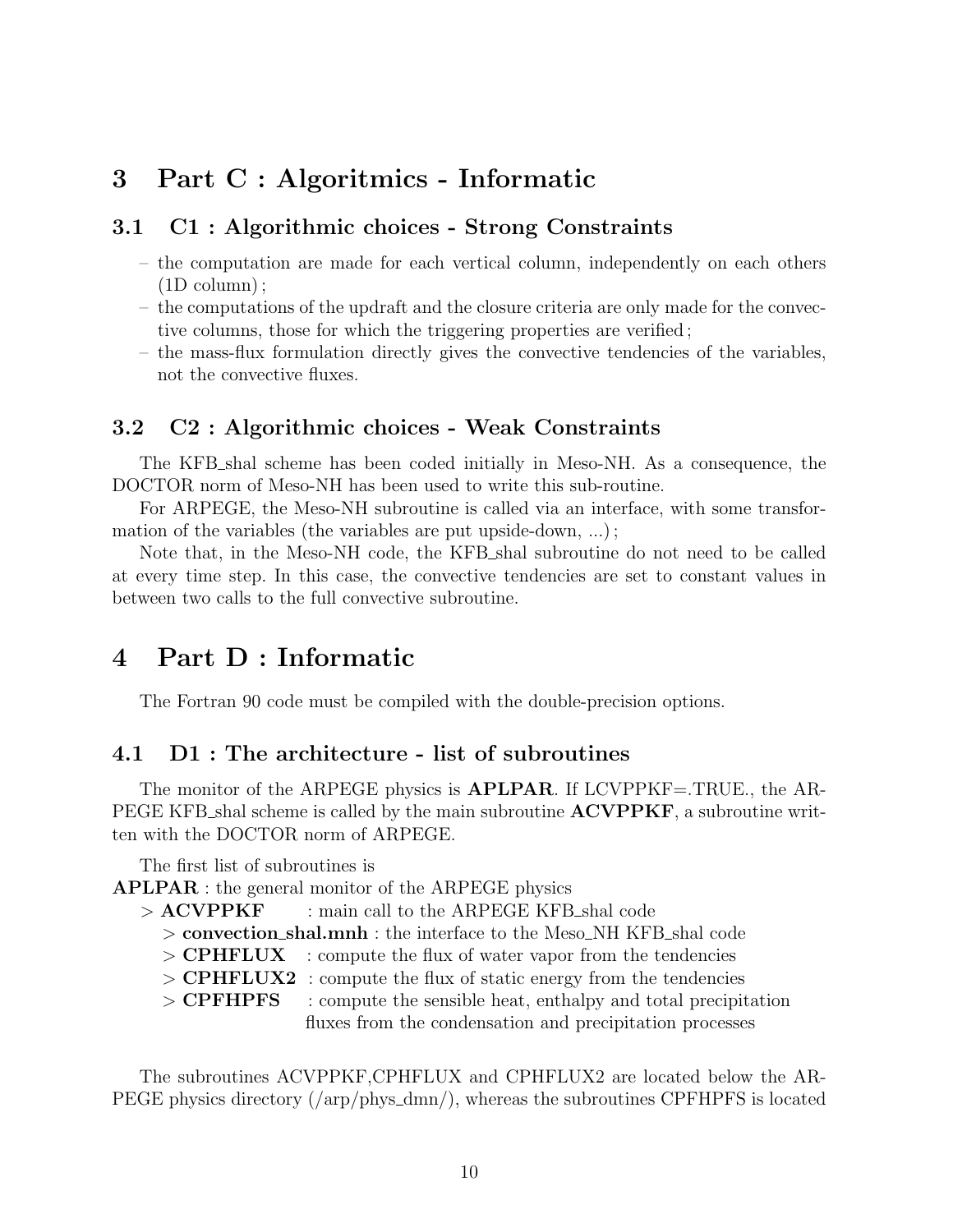below the "adiabatic" part of ARPEGE  $(\alpha)$  are  $(\alpha)$ . The **convection shal.mnh** is located below the AROME and Meso\_NH directory  $(\text{mpa}/\text{conv})$ .

The subroutine **convection\_shal.mnh** is the true interface to call the Meso\_NH external KFB shal code, written by P. Bechtold. In this interface, the input arrays are first flipped upside-down, with the specific humidities (for ARPEGE) transformed into the mixing ratios (for Meso\_NH). The KFB\_shal code is then called, via the call to **shal**low convection.mnh.

As outputs, the Meso\_NH shallow convection tendencies arrays are reflip upside-down, but the tendencies of mixing ratios are set equal to the tendencies of specific humidities (except for the updraft, where the back transformation is applied).

Here is the second list of true Meso NH subroutines, all located below the directory  $\langle \text{mpa}/\text{conv}/ \text{ and called by convection\_shall.mnh.}$ 

> convection shal.mnh : the interface to the Meso NH KFB shal code

> shallow convection.mnh : monitor routine, compute the shallow convection

> convect\_trigger\_shal.mnh : compute the environemental enthalpy,

the total water, the environemental

saturation theta<sub>re</sub> (triggering)

- $>$  convect\_satmixratio.mnh
- > convect\_updraft\_shal.mnh : compute the updraft properties
	- $>$  convect\_condens.mnh
	- $>$  convect\_mixing\_funct.mnh
- > convect closure shal.mnh : compute the downdraft properties (closure)
	- > convect closure thrvlcl.mnh
	- $>$  convect\_satmixratio.mnh
	- > convect\_closure\_adjust\_shal.mnh

 $>$  (convect\_chem\_transport.mnh) : only if OCH1CONV=.TRUE.

### <span id="page-10-0"></span>4.2 D2 : The architecture - list of NAMELIST options

The main NAMELIST variables used in the version of ARPEGE are &NAMPHY

| $LCVPPKF = .TRUE.$       | : the main switch to call the KFB_shal scheme (APLPAR) |
|--------------------------|--------------------------------------------------------|
| <b>&amp;NAMPHY0</b>      |                                                        |
| $RTKFBCVPP=200.$         | : for the computations of " $qc$ " (kin ACVPPKF)       |
| <b>&amp;NAMCVMNH</b>     |                                                        |
| $LSETTADJ = . \nTRUE.$   | : to switch-on the computation of the adjustment time  |
| $\textbf{OTADJS}=10800.$ | :  with this user defined shal. adjustment time (in s) |
| $XENTR = 0.015$ ,        | $:$ the lateral entrainment rate                       |
| $XDTPERT=0.30,$          | : a triggering perturbation of temperature (in K)      |
| $XCDEPTH=500.$           | : the minimum depth for the shollow cloud (in m)       |
| $XCDEPTH_D=4000.$        | : the maximum depth for the shollow cloud (in m)       |